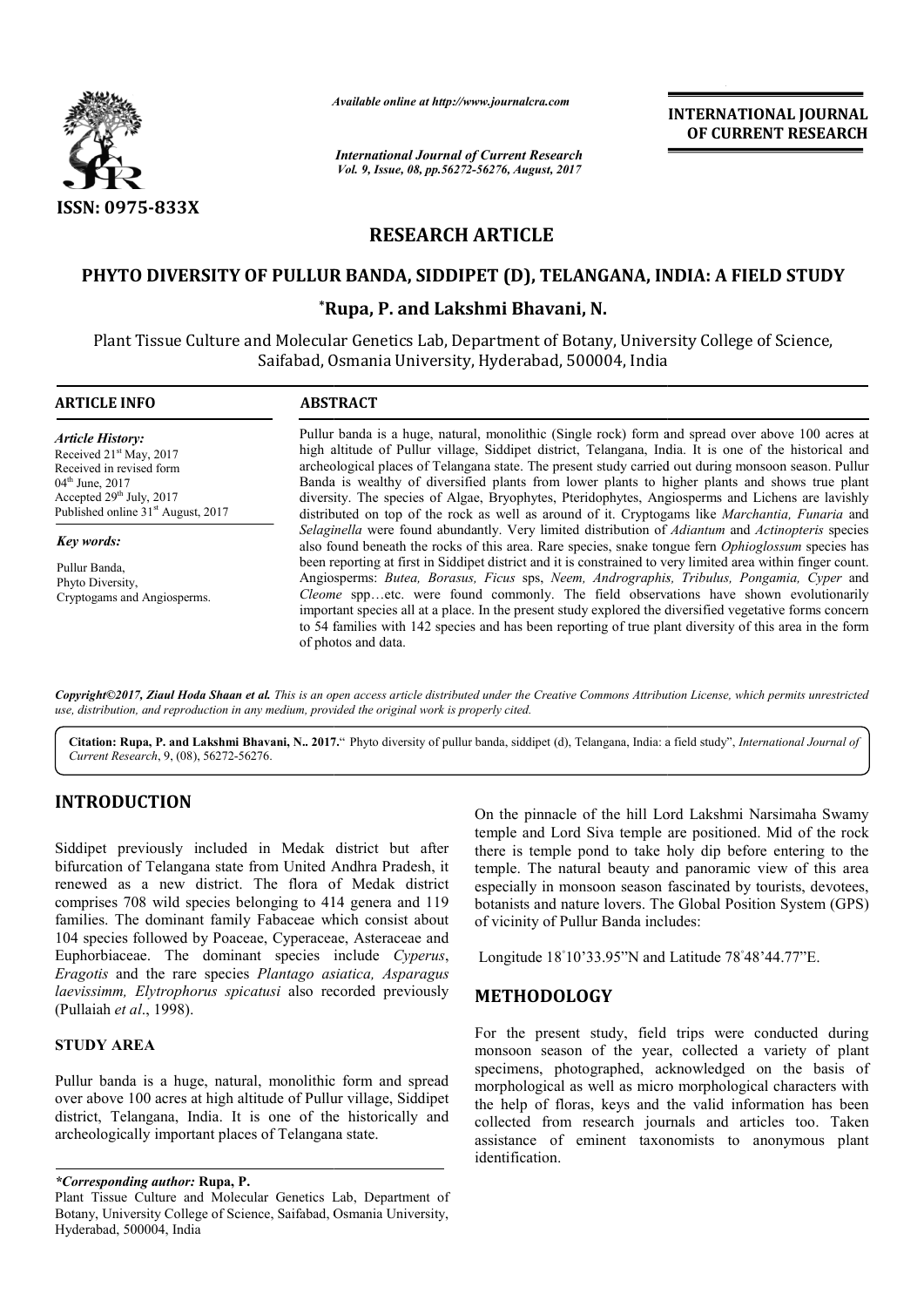# **RESULTS**

### **Table 1. List of identified plants and their information**

| Sc.No      | Scientific name                               | Vernacular name              | Family                    | Habitat          |
|------------|-----------------------------------------------|------------------------------|---------------------------|------------------|
| 1.         | Abutilon indicum                              | Dhuvenna pulu                | Malvaceae                 | Shrub            |
| 2.         | Acacia nilotica                               | Thumma                       | Mimosaceae                | Tree             |
| 3.         | Acalypha indica                               | Muripinda                    | Euphorbiaceae             | Herb             |
| 4.         | Acalypha lanceolata                           | Adavi kuppinta               | Euphorbiaceae             | Herb             |
| 5.         | Achanthospermum hispidum                      | Kukkamulla chettu            | Asteraceae                | Herb             |
| 6.         | Achyranthes aspara                            | Uttareni                     | Amaranthaceae             | Herb             |
| 7.         | Achyranthes bidentata                         | Putkanda                     | Amaranthaceae             | Herb             |
| 8.         | Actinopteris radiate                          | Nemali adugu                 | Actinopteridaceae         | Herb (Fern)      |
| 9.         | Adiantum lunulatum                            |                              | Adiantaceae               | Herb (Fern)      |
| 10.        | Aerva lanata                                  | Pindi koora                  | Amaranthaceae             | Herb             |
| 11.        | Alangium salvifolium<br>Albizia amara         | Ooduga chettu                | Alaginaceae               | Tree<br>Tree     |
| 12.<br>13. | Albizia lebbeck                               | Narlinga chettu<br>Dirisanam | Mimosaceae<br>Mimosaceae  | Tree             |
| 14.        | Allmania nodiflora                            | Gungu koora                  | Amaranthaceae             | Herb             |
| 15.        | Alloteropsis cimcina                          |                              | Poaceae                   | Herb             |
| 16.        | Aloevera barbadens                            | Kalabanda                    | Lilliaceae                | Xerophytic herb  |
| 17.        | Alternanthera sessilis                        | Ponnagantiakku               | Amaranthaece              | Herb             |
| 18.        | Alysicarpus monilifer                         | Amara                        | Fabaceae                  | Herb             |
| 19.        | Amaranthus spinosus                           | Mulla thota koora            | Amaranthaceae             | Herb             |
| 20.        | Anisochilus carnosus                          | Omammaku                     | Laminace                  | Herb             |
| 21.        | Annona squamosa                               | Seetha palam                 | Annonaceae                | Tree             |
| 22.        | Aristolochia indica                           | Nalla eshwari                | Aristolochiaceae          | Twining shrub    |
| 23.        | Azadiracta indica                             | Yepa chettu                  | Meliaceae                 | Tree             |
| 24.        | Blainvillaea acmella                          |                              | Asteraceae                | Herb             |
| 25.        | Blumea lacera                                 | Kukka pogaku                 | Astaraceae                | Herb             |
| 26.        | Boerhavia diffusa                             | Atika mamidi                 | Nycthaginaceae            | Herb             |
| 27.        | Borassus flabellifer                          | Tati chettu                  | Aracaeeae                 | Tree<br>Herb     |
| 28.<br>29. | Brachiaria ramose<br>Bulbostylis barbata      | Eduguri gaddi                | Poaceae<br>Cyperaceae     | Herb             |
| 30.        | Butea monosperma                              | Moduga                       | Fabaceae                  | Tree             |
| 31.        | <b>Button</b> moss                            |                              | Mosses                    | Bryophyta        |
| 32.        | Caesalpinia crista                            | Gacha kaya                   | Fabaceae                  | Prickly shrub    |
| 33.        | Caltropis gigantia                            | Erra gilladu                 | Asclepiadaceae            | Shrub            |
| 34.        | Cardiospermum halicacabum                     | Budda kakara                 | Sapindaceae               | Climber          |
| 35.        | Cassia auriculata                             | Tangedu                      | Caesalpinaceae            | Shrub            |
| 36.        | Cassia occidentalis                           | Adavi chennangi              | Caesalpinaceae            | Shrub            |
| 37.        | Cassia tora                                   | Pedda kassintha              | Caesalpinaceae            | Herb             |
| 38.        | Caralluma adscendens                          | kundelu kommulu              | Apocyanaceae              | Herb             |
| 39.        | Cassyntha filliformis                         | Thumbi teega                 | Lauraceae                 | Parasite twiner  |
| 40.        | Catharanthus roseus                           | Billa gannaru                | Apocyanaceae              | Shrub            |
| 41.<br>42. | Catharanthus pusillus<br>Catunaregam spinosum | Mirapa alam<br>Manga chettu  | Apocyanaceae<br>Rubiaceae | Herb<br>Tree     |
| 43.        | Celosia argentea                              | Gunugu                       | Amaranthaceae             | Herb             |
| 44.        | Chloris barbata                               | Uppagaddi                    | Poaceae                   | Herb             |
| 45.        | Chrysopogon asculatus                         | Saranagaddi                  | Poaceae                   | Herb             |
| 46.        | Cipadessa baccifera                           | Ranaberi chettu              | Meliaceae                 | Tree             |
| 47.        | Cissus vitiginea                              | Adivigummadi teega           | Vitaceae                  | Climbing shrub   |
| 48.        | Cleome viscosa                                | Kuppinta                     | Cleomaceae                | Herb             |
| 49.        | Cleome gynandra                               | Kukka vominta                | Cleomaceae                | Herb             |
| 50.        | Coculus hirsuta                               | Dussarateega                 | Menispermaceae            | Climber          |
| 51.        | Commelina benghalensis                        | Gaju mokka                   | Commelinaceae             | Herb             |
| 52.        | Commelina longifolia                          |                              | Commelinaceae             | Herb             |
| 53.<br>54. | Corchorus tricularis<br>Corchorus olitorius   | Banknti koora<br>Parinta     | Tiliaceae<br>Tiliaceae    | Herb<br>Herb     |
| 55.        | Corchous tridens                              | Bhankititturu                | Tiliaceae                 | Herb             |
| 56.        | Critalaria verrucosa                          | Tella eshwari                | Fabaceae                  | Shrub            |
| 57.        | Cucumis sativus                               | Dosakaya                     | Cucurbitaceae             | Climber          |
| 58.        | Cyanotis tuberosa                             | Eggogala gadda               | Commelinaceae             | Herb             |
| 59.        | Cymbopogan flexuosus                          | Allam gaddi                  | Poaceae                   | Herb             |
| 60.        | Cynodon dactylon                              | Garika gaddi                 | Poaceae                   | Herb             |
| 61.        | Cyperus compressus                            | Badra tunga musti            | Cyperaceae                | Herb             |
| 62.        | Cyperus rotundus                              | Tunga gaddi                  | Cyperaceae                | Herb             |
| 63.        | Dalbergia sissoo                              | <b>Sissoo</b>                | Fabaceae                  | Tree             |
| 64.        | Digitaria cillaris                            |                              | Poaceae                   | Herb             |
| 65.        | Diospyros chloroxylon                         | Illinthachettu               | Ebenaceae                 | Shrub            |
| 66.        | Dioscoreia pentaphylla                        | Dukka pendalam               | Discoreaceae              | Twiner           |
| 67.<br>68. | Diplocyclos palmatus                          | Linga donda<br>Adavi ulavalu | Cucurbitaceae<br>Fabaceae | Climber<br>Shrub |
| 69.        | Dolichos scarabaeoides<br>Emilia sonchifolia  | Sadamandhi                   | Asteraceae                | Herb             |
| 70.        | Eragrostiella bifaria                         | Nuli gaddi                   | Poaceae                   | Herb             |

Continue……………………..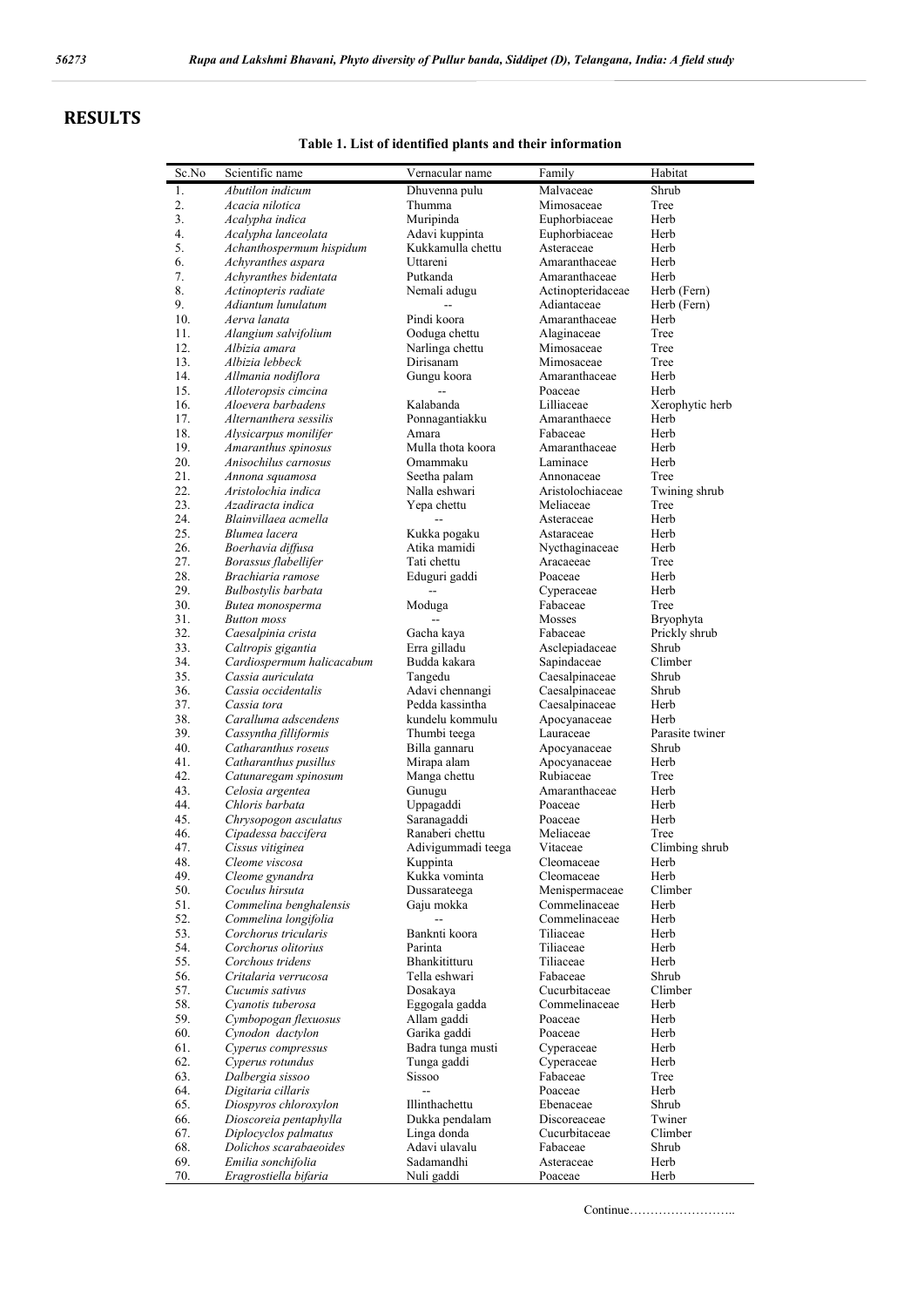| 71.  | Eragrostis tenella                  | Chinnagorikigaddi  | Poaceae          | Herb              |
|------|-------------------------------------|--------------------|------------------|-------------------|
| 72.  | Euphorbia hirta                     | Nelapala           | Euphorbiaceae    | Herb              |
| 73.  | Ficus bengalensis                   | Marri chettu       | Moraceae         | Tree              |
| 74.  | Ficus hispida                       | Kaki medi          | Moraceae         | Shrub             |
| 75.  | Ficus religiosa                     | Ravi chettu        | Moraceae         | Tree              |
| 76.  | Funaria sps                         |                    | Funariaceae      | Moss              |
| 77.  | Glosscardia boswellia               | Para palanamu      | Asteraceae       | Shrub             |
| 78.  | Gloriosa superb                     | Vinayaka pushpam   | Lilliaceae       | Climber           |
| 79.  | Gomphrena serrata                   | Bendu malli        | Amaranthaceae    | Herb              |
| 80.  | Hedyotis puberula                   | Neal chama         | Rubiaceae        | Herb              |
| 81.  | Heliotropium zeylanicum             | $\overline{a}$     | Boraginaceae     | Herb              |
| 82.  | Hibiscus cannabinus                 | Gongura            | Malvaceae        | Herb              |
| 83.  | Holoptelia integrifolia             | Nemali nara        | Ulmaceae         | Tree              |
| 84.  | Hyptis suaveolens                   | Seema tulasi       | Lamiaceae        | Herb              |
| 85.  | Indigofera linnai                   | Chara gandam       | Fabaceae         | Herb              |
| 86.  | Indoneesiella echioides             | Potti nelavemu     | Acanthaceae      | Herb              |
| 87.  | Ipomoea auatica                     | Thuti aku          | Convovulaceae    | Shrub             |
| 88.  | Ipomoea eriocarpa                   | Puriti teega       | Convolvulaceae   | Creeper           |
| 89.  | Ipomoea pes-tigridis                | Puitikadava        | Convolvulaceae   | Creeper           |
| 90.  | Jatropa gossypifolia                | Adavi amudam       | Euphorbiaceae    | Shrub             |
| 91.  | Justica glauca                      | $\overline{a}$     | Achanthaceae     | Herb              |
| 92.  | Kyllinga triceps                    | $\sim$             | Poaceae          | Herb              |
| 93.  | Ledebouria hyderabadensis           | $\overline{a}$     | Hyacinthaceae    | Herb              |
|      |                                     | Navarathnalu       |                  | Shrub             |
| 94.  | Lantana camera                      |                    | Verbinaceae      | Herb              |
| 95.  | Leucas aspera                       | Thummi             | Lamiaceae        |                   |
| 96.  | Malvestrum coromandalicum           |                    | Malvaceae        | Herb              |
| 97.  | Marchantia                          |                    | Marchantiales    | Liverworts        |
| 98.  | Martynia annua                      | Telukondi poovu    | Pedaliaceae      | Shrub             |
| 99.  | Memordica cymbalaria                | Adavi kakara       | Cucurbitaceae    | Climber           |
| 100. | Merremia aegyptica                  | Elka cheviaku      | Convolvulaceae   | Herb              |
| 101. | Mimosa hemata                       | Udra kampa         | Mimosaceae       | Shrub             |
| 102. | Mnesithea granularis                |                    | Poaceae          | Herb              |
| 103. | Mollugo nudicaulis                  | Verrichaatharaashi | Molluginaceae    | Herb              |
| 104. | Mollugo pentaphylla                 | Chetarasi          | Molluginaceae    | Herb              |
| 105. | Mukia maderaspatana                 | Potti budamu       | Cucurbitaceae    | Climber           |
| 106. | Ophioglossum costatum               | $\overline{a}$     | Ophioglossaceae  | Herb(Fern)        |
| 107. | Oropetium thomaceum                 | $\sim$             | Poaceae          | Herb              |
| 108. | Parthenium hysterophorus            | Vayyari bhama      | Asteraceaea      | Herb              |
| 109. | Paspalidium flavidum                | Uda gaddi          | Poaceae          | Herb              |
| 110. | Pavonia zylanica                    | Karubenda          | Malvaceae        | Shrub             |
| 111. | Pergularia daemia                   | Dusara teega       | Asclepiadaceae   | Climber           |
| 112. | Perotis indica                      | Nakka peechu gaddi | Poaceae          | Herb              |
| 113. | Phoenix sylvestris                  | Etha chettu        | Arecaceae        | Tree              |
| 114. | Phyllanthus neruri                  | Nela usiri         | Euphorbiaceae    | Herb              |
| 115. | Phyllanthus reticulates             | Puliseru           | Euphorbiaceae    | Stranggling shrub |
| 116. | Plumbago zylanica                   | Tella chithramulau | Plumbaginaceae   | Shrub             |
| 117. | Pongamia pinnata                    | Ganuga             | Fabaceae         | Tree              |
| 118. | Portulaca grandifolra               | Gaddi roja         | Portulaceae      | Herb              |
| 119. | Portulaca oleracea                  | Payalakoora        | Portulaceae      | Herb              |
| 120. | Portulaca oleracea var linearifolia | Chittipayalakoora  | Portulaceae      | Herb              |
| 121. | Prosopis juliflora                  | Sarkar kampa       | Mimosaceae       | Shrub             |
| 122. | Physalis minima                     | Budda godisa       | Solanaceae       | Herb              |
| 123. | Scoparia dulcis                     | Gurrapu tulasi     | Scrophulariaceae | Herb              |
| 124. | Selaginella bryopteris              | Pitakalu           | Selaginellaceae  | Herb              |
| 125. | Setaria pumila                      | Nakkagaddi         | Poaceae          | Herb              |
| 126. | Setaria verticillata                | Chiklintha gaddi   | Poaceae          | Herb              |
| 127. | Sesbania sesbon                     | Jeeluga            | Fabaceae         | Shrub             |
| 128. | Sida acuta                          | Poraka             | Malvaceae        | Shrub             |
| 129. | Tamarindus indica                   | Chintha            | Caesalpinaceae   | Tree              |
| 130. | Tectona grandis                     | Teku chettu        | Verbinaceae      | Tree              |
| 131. | Tephorosia purpurea                 | Vempali            | Fabaceae         | Herb              |
| 132. | Tephorosia villosa                  | Nugu vempali       | Fabaceae         | Herb              |
| 133. |                                     |                    |                  | Climber           |
|      | Tinospora cardifolia                | Tippa teega        | Menispermaceae   |                   |
| 134. | Tribulus terristris                 | Palleru            | Zygophyllaceae   | Herb              |
| 135. | Tridex procumbens                   | Gaddi chamanthi    | Asteraceae       | Herb              |
| 136. | Urgenia sps                         |                    | Lilliaceae       | Herb              |
| 137. | Vitex negundo                       | Vempali            | Lamiaceae        | Shrub             |
| 138. | Weightia arborea                    | Adavianukudu       | Apocyanaceae     | Shrub             |
| 139. | Wrightia tinctoria                  | Palakodisa         | Apocyanaceae     | Tree              |
| 140. | Xanthium strumonium                 | Pedda palleru      | Asteraceae       | Shrub             |
| 141. | Zaleya decandra                     | Erra galijeru      | Azioaceae        | Herb              |
| 142. | Zizipus mauritiana                  | Regu               | Rhamnaceae       | Tree              |

#### **DISCUSSION**

Monsoon season is a suitable season for plant diversity studies. During monsoon the present study was conducted at Pullur Banda which shows greater plant diversity. It is rich with diversified forms of flora like Algae, Fungi, Lichens, Bryophytes, Pteridophytes and Angiosperms.

The present study reveals 54 families with 143 species and listed in Table-1.The dominant family is Poaceae which leads with 16 species followed by Fabaceae with 11species, Amaranthaceae and Asteraceae with 8 species. The other 26 families contributed only one species each. Herbs are dominant followed by trees in this season.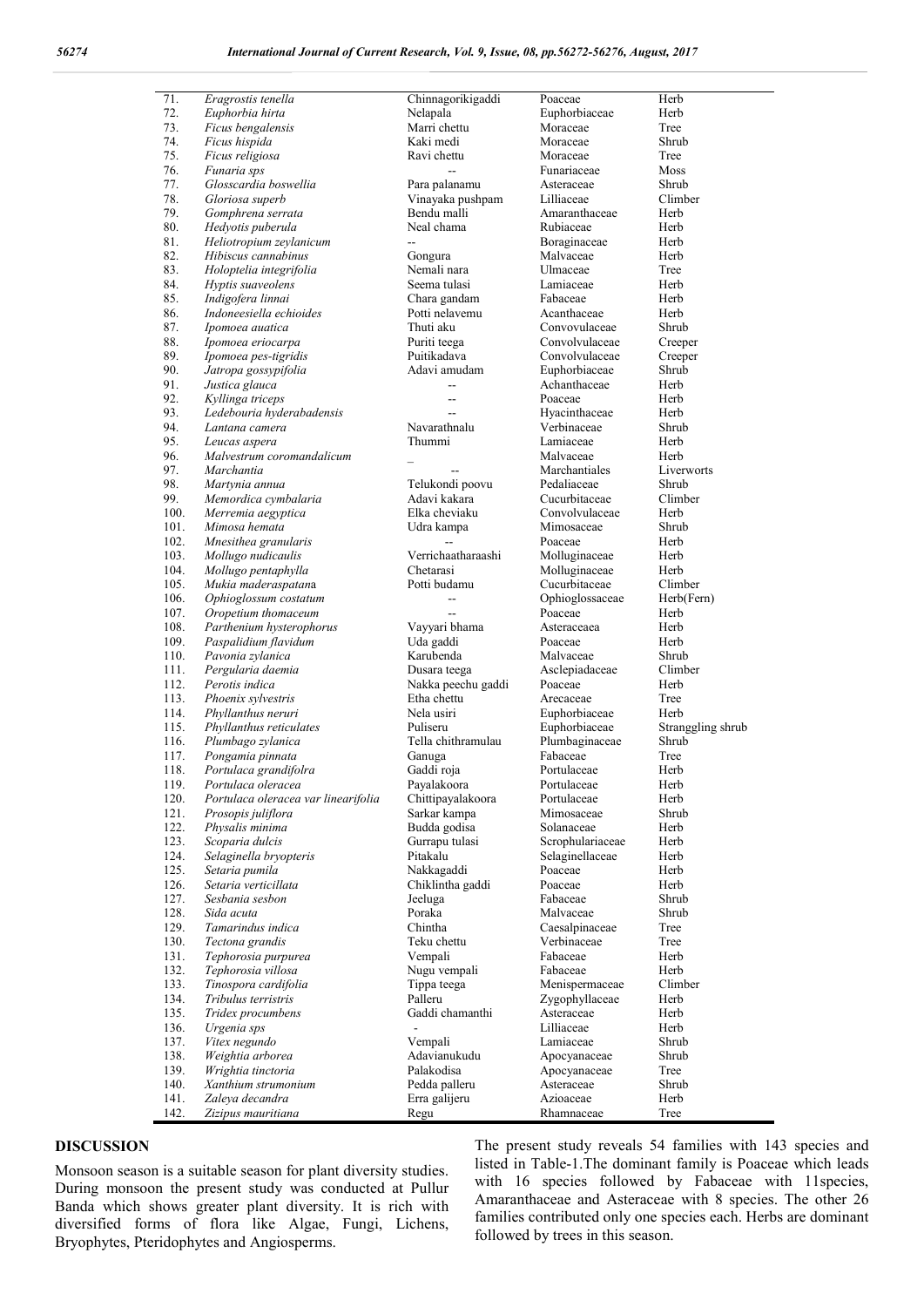

**Figures: (A)** *Ophioglossum costatum***(B)** *Actinopteris radiata* **(C)** *Adiantum lunulatum* **(D) & (I)** *Selaginella bryopteris* **(E)**  *Marchantia* **(F) Botton mosses (G)** *Urgenia sps* **(H)Lichens**



 $(R)$ 

**Figures: (J)** *Ledebouria hyderabadensis* **(K)** *Glosscardia boswellia* **(L)** *Gloriosa superba* **(M)** *Cyanotistuberose* **(N)** *Mukia maderaspatan***a (O)&(P)** *Caralluma adscendens* **(Q) View of Pullur banda (R) Grasses**